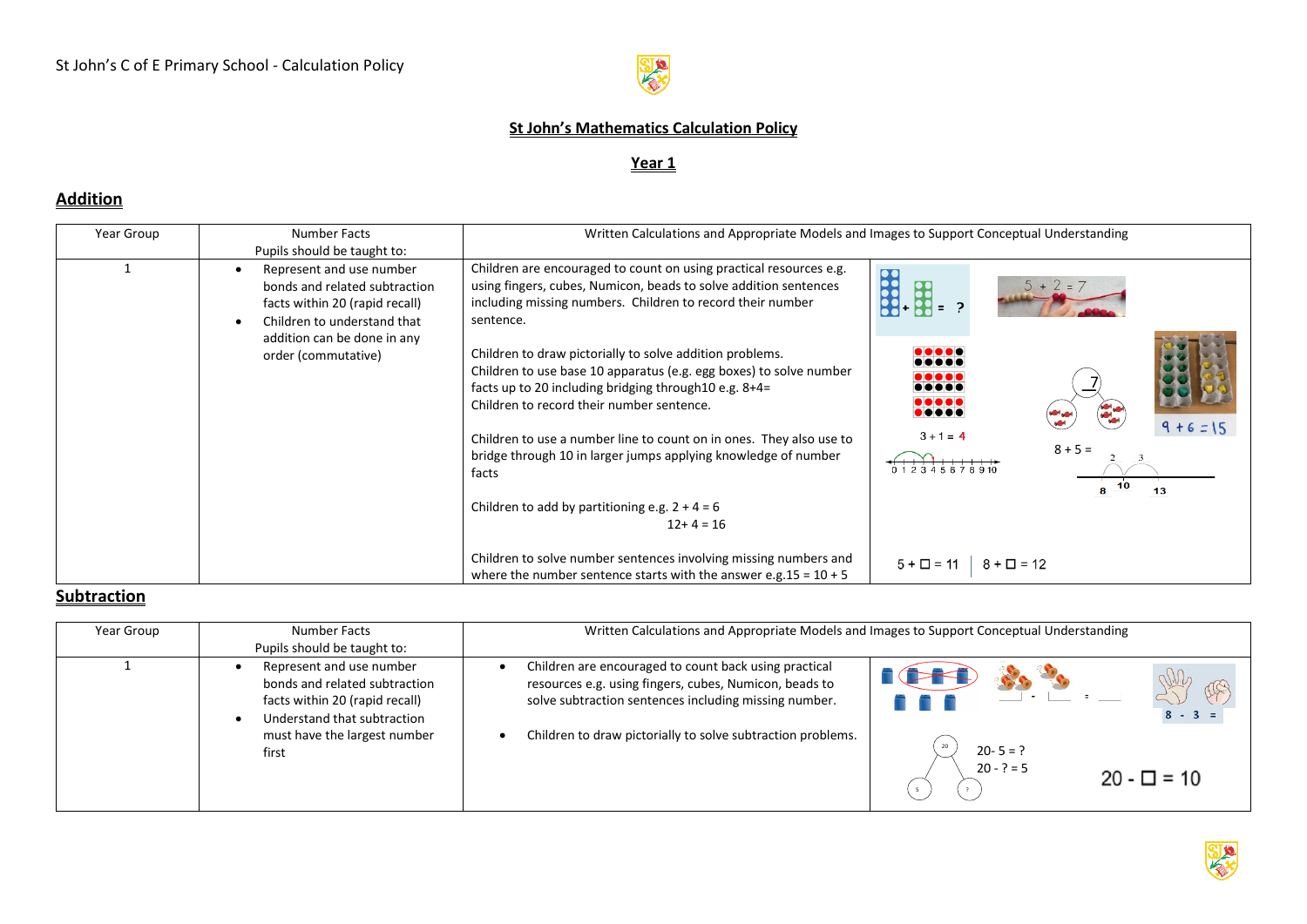| one digit number)                                   | Children to subtract using a number line starting with the<br>largest number and counting back in ones (subtracting a<br>$6 - 3 = 3$<br>$-1$ $-1$<br>-1                           |  |
|-----------------------------------------------------|-----------------------------------------------------------------------------------------------------------------------------------------------------------------------------------|--|
|                                                     | The number line should also be used to show that $6 - 3$<br>means the 'difference between 6 and 3' or 'the difference<br>between 3 and 6' and how many jumps they are apart.<br>Ω |  |
| through 10. Children to also show on a number line. | Children to use base 10 apparatus e.g. egg boxes to bridge<br>$16 - 4 =$                                                                                                          |  |
| a number to subtract 1 digit from 2 digit.          | $6 - 4 = 2$ so<br>Children to use their knowledge of place value to partition<br>$16 - 4 = 12$                                                                                    |  |

## **Multiplication**

| Year Group | <b>Number Facts</b>                       | Written Calculations and Appropriate Models and Images to Support Conceptual Understanding                                                                                                                                                                                                                                                                                               |                                                                                                                                                                                                                                                                                                                                                                                                                        |
|------------|-------------------------------------------|------------------------------------------------------------------------------------------------------------------------------------------------------------------------------------------------------------------------------------------------------------------------------------------------------------------------------------------------------------------------------------------|------------------------------------------------------------------------------------------------------------------------------------------------------------------------------------------------------------------------------------------------------------------------------------------------------------------------------------------------------------------------------------------------------------------------|
|            | Pupils should be taught to:               |                                                                                                                                                                                                                                                                                                                                                                                          |                                                                                                                                                                                                                                                                                                                                                                                                                        |
|            | Children count in steps of<br>2, 5 and 10 | Children to use numicon and other appropriate resources to count in<br>2s, 5s and 10s                                                                                                                                                                                                                                                                                                    | (2p)(2p)(2p)<br>(5 <sub>e</sub> )<br>(5)                                                                                                                                                                                                                                                                                                                                                                               |
|            |                                           | Children to use laminated sheets with circles (groups) on them,<br>children group objects using the correct mathematical vocabulary.                                                                                                                                                                                                                                                     | 2 groups of<br>$3$ groups of 5<br>$3 \times 5$<br>groups of<br>$2 \times 5$<br>$4 \times 5$<br>Double<br>$(\bullet)(\bullet)$                                                                                                                                                                                                                                                                                          |
|            |                                           | Children to begin to use jottings of simple multiplication with the<br>associated vocabulary.<br>Children to use numicon, cubes, beads, and any other appropriate<br>apparatus.                                                                                                                                                                                                          | 3 groups of 2<br>$3 \times 2 = 6$<br>2 groups of 2<br>They begin by drawing the number<br>$2 \times 2 = 4$<br>of groups, then draw the number of<br>dots inside the circles. They count<br>the number of dots they have<br>altogether to get to the answer.<br>Expressing multiplication as<br>Expressing multiplication as<br>repeated addition<br>arrays                                                             |
|            |                                           | Children are exposed to the different ways in which multiplication<br>can be expressed using the concrete materials and linking it to real<br>life situations. They begin to understand that repeated addition can<br>also be expressed as multiplication using concrete materials.<br>Children begin to commit multiples of 2, 5, 10 to memory and use<br>these facts to solve problems | 000<br>$3 \cdot 3 \cdot 3 \cdot 3 \cdot 12$<br>委员委员<br><b>SA</b><br>$\sim$ $\sim$ $\sim$ $\sim$<br>∵<br>最新的的<br>000<br>第第第章<br>※※※<br>:: :: :: <u>::</u><br>There are 10 spiders how<br>many legs do they have<br>altogether?<br>$8X\overline{10} = 80$<br>When Peter behaves well in<br>school he gets 2 sweets at the<br>end of the day. If he behaves wel<br>for 5 days, how many sweets will<br>he get altogether? |
|            |                                           |                                                                                                                                                                                                                                                                                                                                                                                          | Children will draw their own arrays using dots to represent objects.                                                                                                                                                                                                                                                                                                                                                   |